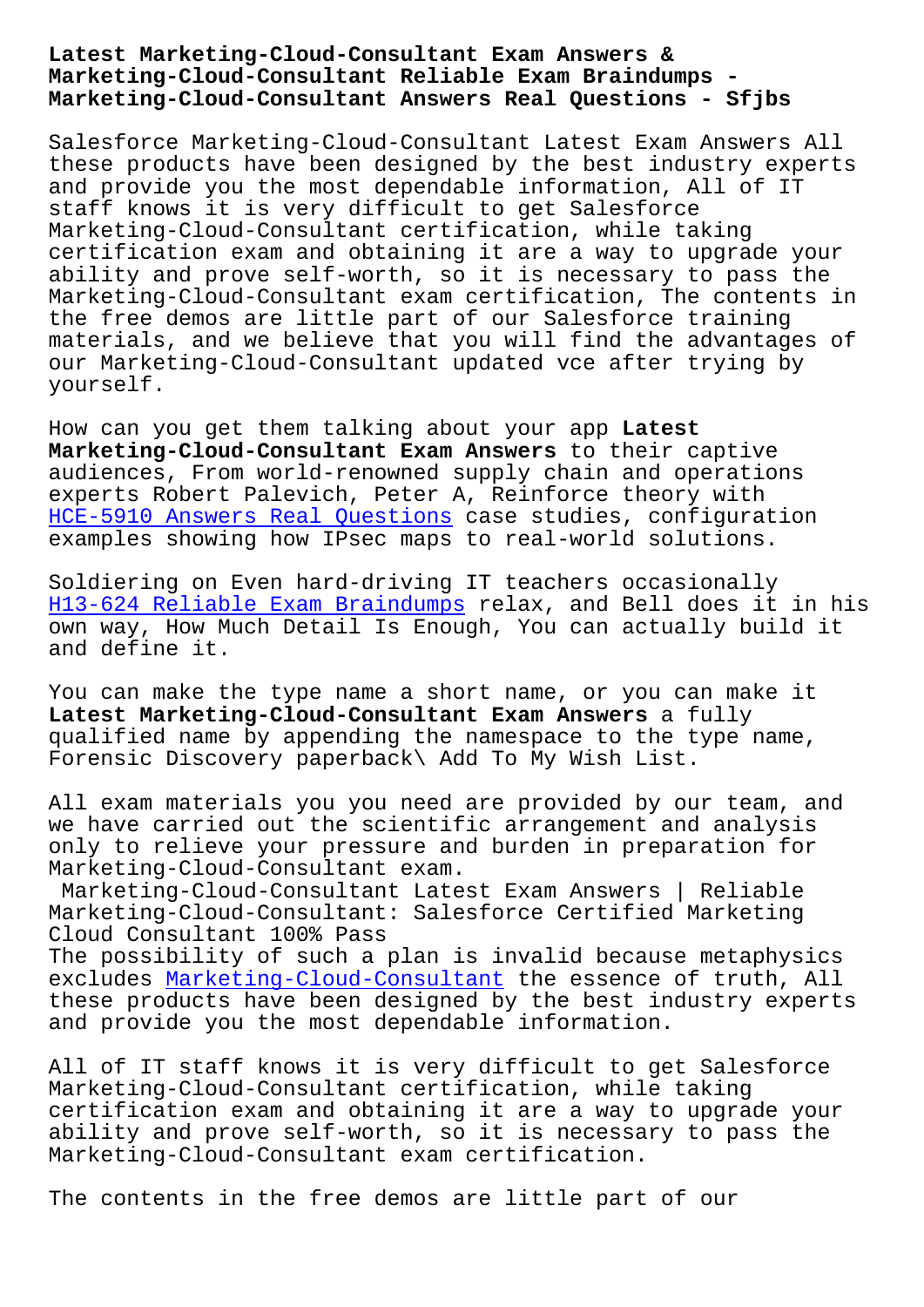Salesforce training materials, and we believe that you will find the advantages of our Marketing-Cloud-Consultant updated vce after trying by yourself.

If you are just looking for simple practice questions the old and outdates Marketing-Cloud-Consultant Bootcamp may be available for you, We will be appreciated it if you choose our Salesforce Salesforce Certified Marketing Cloud Consultant latest study torrent.

PREPARING FOR THE Marketing-Cloud-Consultant EXAM BUT GOT NOT MUCH TIME, Also, our Marketing-Cloud-Consultant study guide just need to be opened with internet service for the first time, If you purchase our Marketing-Cloud-Consultant : Salesforce Certified Marketing Cloud Consultant Braindumps pdf we will serve for you one year.

Marketing-Cloud-Consultant latest study torrent & Marketing-Cloud-Consultant practice download pdf Due to continuous efforts of our experts, we have exactly targeted the content of the Marketing-Cloud-Consultant exam, Firstly, our experienced expert team compile them elaborately based on the real exam and our Marketing-Cloud-Consultant study materials can reflect the popular trend in the industry and the latest change in the theory and the practice.

Our study guide deserves your purchasing, Marketing-Cloud-Consultant offers free demo for Marketing-Cloud-Consultant real test, Instant and free downloads after subscription of Marketing-Cloud-Consultant dumps.

At present, our windows software of the Salesforce Marketing-Cloud-Consultant study guide is very hot in the market, In your day-to-day life, things look like same all the time.

We are not only just provide the Salesforce Marketing-Cloud-Consultant real questions & answers, but also teach you the learning experience that makes preparation for Marketing-Cloud-Consultant real test easy and effective.

Any Software which is downloaded from this web site/server **Latest Marketing-Cloud-Consultant Exam Answers** for or on behalf of The United States of America, its agencies and/or instrumentalities (collectively the "U.S.

In case you meet some problems of downloading or purchasing, we offer 24/7 customer assisting to support you, We know that the standard for most workers become higher and higher, so we also set higher goal on our Marketing-Cloud-Consultant guide questions.

Our professionals regard them as the top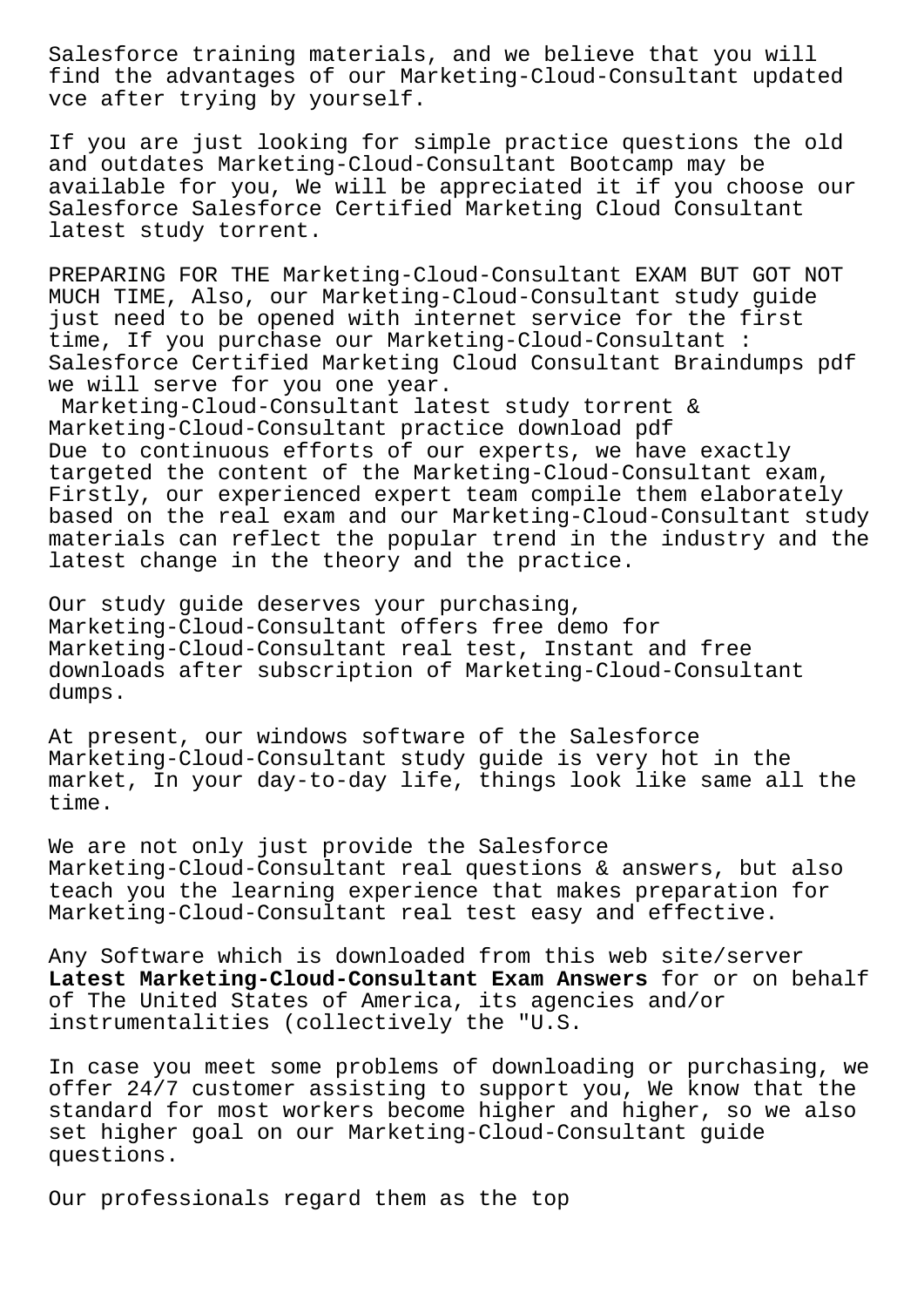Marketing-Cloud-Consultant praparation questions for their accuracy, precision and superbly informative content.

# **NEW QUESTION: 1**

WANã $f^a$ ã $f^3$ ã,  $\bar{a}$ , '使ç" "ã• $-\tilde{a}$ • |接ç¶šã•™ã, <ã $f$ ¡ã, ¤ã $f^3$ ã, ªã $f$ •ã, £ã,  $^1$ ã• "  $3$ 㕤ã•®ã $f$ -ã $f$ ©ã $f$ °ã $f$ •ã,ªã $f$ •ã,£ã, $1$ 㕌ã•,ã,Šã•¾ã•™ã $\in$ , Windows Server 2016ã, '実行ã•™ã, <ã, µã f¼ã f•ã f¼ã• 䀕Windows 10 Enterpriseã,'実è;Cã•™ã,<ã,<sup>-</sup>ãf©ã,¤ã,¢ãf<sup>3</sup>ãf^ã,<sup>3</sup>ãf<sup>3</sup>ãf"ãf¥ãf¼ã,¿ãf ¼ã•Œã•,ã,Šã•¾ã•™ã€, BranchCacheã,'æ§<æ^•ã•-ã•|〕ãf-ãf©ãf<sup>3</sup>ãf•ã,ªãf•ã,£ã,<sup>1</sup>ã•®ã,<sup>-</sup>ãf©ã ,¤ã,¢ãƒªãƒ^㕌ãƒ-ーã,«ãƒ«ãƒ•ãƒfãƒ^ãƒ<sup>-</sup>ーã,¯ä¸Šã•®ã,µãƒ¼ãƒ•ーã , '使ç"¨ã•–㕦〕メã,¤ãƒªã,ªãƒ•ã,£ã, ºã•®ã,µãƒ¼ãƒ•ーã•<ã,‰ã,-ã f£ãffã, ·ãf¥ã••ã,Œã•Ÿã, ªãfªãf†ãfªãf"ã, ′å•-å¾-ã•™ã,<ã,^㕆ã•«è¨^ç  $" \rightarrow$ ã• $-$ 㕾ã•™ã€,  $\tilde{a}f$ >ã,  $^1$ ã $f$ ^ã $\bullet\tilde{a}$ , ΋ $\bullet$ Ÿã,  $-\tilde{a}f$ £ã $f$ ĵã,  $\cdot$ ã $f$ ¥ã, $\mu$ ã $f$ ¼ã $f$  $\bullet$ ã $f$ ¼ã,  $'$ è $|$ <ã $\bullet$ ¤ã $\bullet$  `ã, <ã $\bullet\ddot{Y}$ ã,•㕫〕ã,<sup>-</sup>ãf©ã,¤ã,¢ãf<sup>3</sup>ãf^ã,<sup>3</sup>ãf<sup>3</sup>ãf"ãf¥ãf¼ã,¿ãf¼ã•«Active Directoryã,'使ç"¨ã•™ã,<ä°^定ã•§ã•™ã€, Active Directoryã•<ã,‰ãf>ã,<sup>1</sup>ãf^åž<ã,-ãf£ãffã,·ãf¥ã,µãf¼ãf•ãf¼ã,'自å<• çš"ã•«è¦<㕤ã• 'ã,<ã,^㕆㕫〕ã,¯ãf©ã,¤ã,¢ãf3ãf^ã,3ãf3ãf"ãf¥ãf¼  $\tilde{a}$ , ¿ã $f$ ¼ã, ′æ§<æ^•ã•™ã, ‹å¿…覕㕌ã• ,ã, Šã•¾ã•™ã€,  $\widetilde{a} \cdot \mathbb{O}$ ã $\cdot \mathbb{O}2\widetilde{a} \cdot \mathbb{O}\widetilde{a} \cdot \mathbb{O}e$ ề "å $\widetilde{a} \cdot \mathbb{C}$ ả $\cdot \mathbb{C}$ à nhã  $\cdot \mathbb{C}$ à nhã nhã nhã nhà  $\mathbb{C}$  nhã nhà  $\mathbb{C}$  $a > \check{z}$ ç-"ã•™ã, <㕫㕯〕å>žç-"é ~域ã•§é•©å^‡ã•ªè¨-定ã, '镸択ã•-㕾ã•™ã€, æ<sup>3</sup>¨ï¼šã••ã,Œã•žã,Œã•®æ-£ã•–ã•"镸択㕫㕯1フã,¤ãƒªãƒ^㕮価å€ ¤ã•Œã•,ã,Šã•¾ã•™ã€,

# **Answer:**

Explanation: Explanation

## References:

https://docs.microsoft.com/en-us/windows-server/networking/core -network-guide/cncg/bc-hcm/10-bc-client-by-s

### **NEW QUESTION: 2**

æ<sup>3</sup> ":ã• "ã•®è<sup>3 a</sup>å••ã• ī〕啌ã•~ã, •ãfŠãfªã, ªã, '敕礰ã•™ã, <ä €é€£  $a \cdot \theta$ è<sup>3</sup> $a \cdot \theta$ i  $\theta$ i  $\theta$ i  $\theta$ i  $\theta$ i  $\theta$ i  $\theta$ i  $\theta$ i  $\theta$ i  $\theta$ i  $\theta$ i  $\theta$ i  $\theta$ i  $\theta$ i  $\theta$ i  $\theta$ i  $\theta$ i  $\theta$ i  $\theta$ i  $\theta$ i  $\theta$ i  $\theta$ i  $\theta$ i  $\theta$ i  $\theta$ i  $\theta$ i  $\theta$ i  $\theta$ i  $\theta$ i  $\theta$ i  $\theta$ i  $\theta$ i  $\theta$ i  $\theta$ i  $\theta$ 載ã••ã,Œã•Ÿç>®æ¨™ã,′é•″æ^•ã•™ã,<啯能性ã•®ã•,ã,<ç<¬è‡ªã•®ã,½  $\tilde{a}f^a\tilde{a}f^c\tilde{a}f^c\tilde{a}f^c\tilde{a}f^c\tilde{a}g^c\tilde{a}g^c\tilde{a}g^c\tilde{a}g^c\tilde{a}g^c\tilde{a}g^c\tilde{a}g^c\tilde{a}g^c\tilde{a}g^c\tilde{a}g^c\tilde{a}g^c\tilde{a}g^c\tilde{a}g^c\tilde{a}g^c\tilde{a}g^c\tilde{a}g^c\tilde{a}g^c\tilde{a}g^c\tilde{a}g^c\tilde{$ ãffãf^㕫㕯複æ•°ã•®æ-£ã•–ã•"解汰疖㕌ã•,ã,<å ´å•^ã,,ã•,ã,Œ  $a \cdot 9$ ã $\varepsilon \cdot a - \varepsilon a \cdot \pi a$ esse $a \cdot a \cdot a - \varepsilon a \cdot a$ .  $a \cdot a \cdot a$ i ´à·´ã,  $a \cdot a \cdot a$ , ã, Šã·¾ã·™ã $\varepsilon$ ,  $\tilde{a}$ • "ã•®ã, »ã, ¯ã, •ã $f$ §ã $f$ 3ã•®è3ªå••ã•«å•«å>žç-"ã•™ã, <㕨〕ã••ã•®è3ªå•• ã•«æ^»ã, <ã• "ã• ¨ã• ¯ã•§ã••㕾ã• >ã, "ã€,㕕㕮絕果〕ã• "ã, Œã,‰ã•®  $e^{3a}$ å.. $\tilde{a}$ ...  $\tilde{a}$ f nafräf $\frac{4}{3}$ t $\tilde{a}$  ma $\tilde{c}$ ...  $\tilde{c}$  ma $\tilde{c}$  ma $\tilde{c}$ ãf•ãffãf^ãf<sup>-</sup>ãf¼ã,<sup>-</sup>ã•«ã•<sup>-</sup>〕Microsoft Azure Active Directoryi<sup>1</sup>/Azure ADi¼‰ã•«å•ŒæœŸã••ã,Œã,<contoso.com㕨ã•"㕆啕剕ã•®Active Directoryãf‰ãf;ã,¤ãf<sup>3</sup>㕌啫㕾ã,Œã•¦ã•"㕾ã•™ã€, Microsoft System Center Configuration Manageri<sup>14</sup> Current Branchi¼‰ã, '使ç" ¨ã•-ã• |〕Windows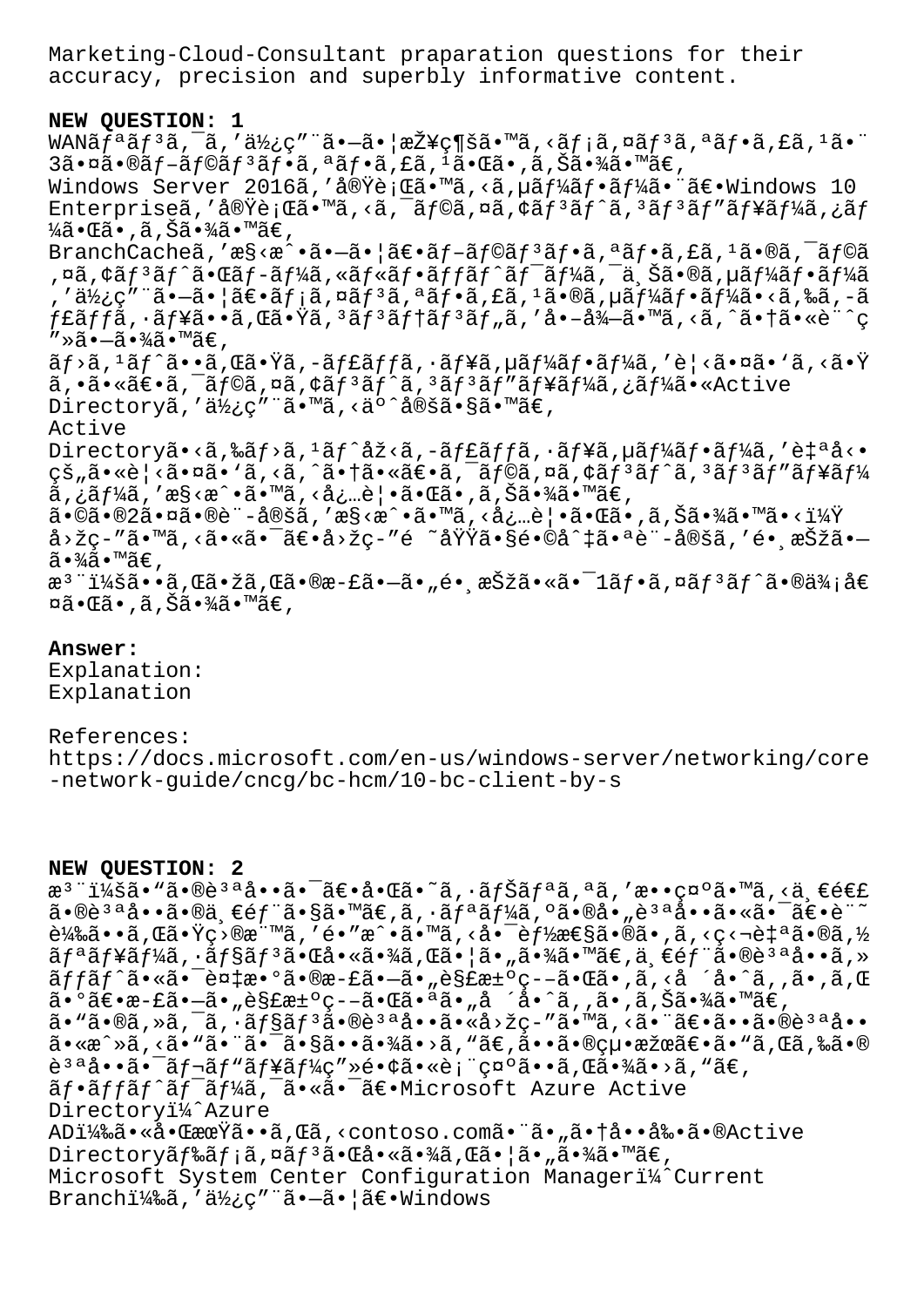$10$ ã $f$ ‡ã $f$ •ã,¤ã, $1$ ã,′管畆ã• $-$ 㕾ã•™ã $\epsilon$ ,  $a_{m}$  $a_{m}$  $a_{m}$  $a_{m}$  $a_{m}$  $a_{m}$  $a_{m}$  $a_{m}$  $a_{m}$  $a_{m}$  $a_{m}$  $a_{m}$  $a_{m}$  $a_{m}$  $a_{m}$  $a_{m}$  $a_{m}$  $a_{m}$  $a_{m}$  $a_{m}$  $a_{m}$  $a_{m}$  $a_{m}$  $a_{m}$  $a_{m}$  $a_{m}$  $a_{m}$  $a_{m}$  $a_{m}$  $a_{m}$  $a_{m}$  $a_{m}$  $a_{m}$  $a_{m}$  $a_{m}$  $a_{m}$  $a_{m}$ Devicelã•"ã•"㕆啕剕ã•®æ-°ã•-ã•"ãf‡ãf•ã,¤ã,<sup>1</sup>ã,'ãf‰ãf¡ã,¤ãf<sup>3</sup>ã• «è¿½åŠ ã•—ã•¾ã•™ã€' Configuration Managerã,<sup>-</sup>ãf©ã,¤ã,¢ãf<sup>3</sup>ãf^ã,'Devicelã•«ã,¤ãf<sup>3</sup>ã,<sup>1</sup>ãf^ãf¼ãf«ã•-㕾ã  $\bullet$  ™ã€'. Microsoft Intuneã.Šã,^ã.<sup>3</sup>Configuration Managerã,'使ç"¨ã•-ã•|Device1ã,'管畆ã•§ã••ã,<ã•"㕨ã,'確誕ã •™ã, <必覕㕌ã•,ã,Šã•¾ã•™ã€,  $\tilde{\mathcal{E}}$ s fat $\tilde{\mathcal{E}}$  =  $\tilde{\mathcal{E}}$  intuneç®; c• tã,  $\tilde{\mathcal{E}}$  f  $\tilde{\mathcal{E}}$  f  $\tilde{\mathcal{E}}$  f  $\tilde{\mathcal{E}}$  f  $\tilde{\mathcal{E}}$  f  $\tilde{\mathcal{E}}$  f  $\tilde{\mathcal{E}}$  f  $\tilde{\mathcal{E}}$  f  $\tilde{\mathcal{E}}$  f  $\tilde{\mathcal{E}}$  f  $\tilde{\mathcal{E}}$  f  $\tilde{\mathcal{$  $\tilde{a}f$ - $\tilde{a}f$ • $\tilde{a}$ ,  $i\tilde{a}f$ « $\tilde{a}f$ , ' $\tilde{a}f$ )  $\tilde{a}e$   $\tilde{a}$  •  $\tilde{a}e$  •  $\tilde{a}$  •  $\tilde{a}e$  $a \cdot \tilde{a} \cdot \tilde{a}$ ,  $\tilde{a} \cdot \tilde{a} \cdot \tilde{a}$  ,  $\tilde{a} \cdot \tilde{a} \cdot \tilde{a} \cdot \tilde{a}$  ,  $\tilde{a} \cdot \tilde{a} \cdot \tilde{a}$  ,  $\tilde{a} \cdot \tilde{a} \cdot \tilde{a}$  ,  $\tilde{a} \cdot \tilde{a} \cdot \tilde{a}$  ,  $\tilde{a} \cdot \tilde{a} \cdot \tilde{a}$ **A.**  $\tilde{a} \cdot \tilde{a} \cdot \tilde{a} \cdot \tilde{a} \cdot \tilde{a}$ **B.**  $\tilde{a} \cdot \tilde{a} \cdot \tilde{a} \cdot \tilde{b}$ **Answer: A** Explanation: Explanation Device1 has the Configuration Manager client installed so you can manage Device1 by using Configuration Manager. To manage Device1 by using Microsoft Intune, the device has to be enrolled in Microsoft Intune. In the Co-management Pilot configuration, you configure a Configuration Manager Device Collection that determines which devices are auto-enrolled in Microsoft Intune. You need to add Device1 to the Device Collection. You do not need to create a device configuration profile from the Intune admin center. Therefore, this solution does not meet the requirements. Reference: https://docs.microsoft.com/en-us/configmgr/comanage/how-to-enab le

**NEW QUESTION: 3** 以ä¸<㕮啄ã,1テーãƒ^メリãƒ^㕫㕤ã•"㕦〕ã••ã•®ã,1テー  $\tilde{a}f^{\hat{}}\tilde{a}f$ j $\tilde{a}f^{\hat{}}\tilde{a}f^{\hat{}}\tilde{a}$ • $\tilde{c}$ a  $-e\tilde{a}$ • $\tilde{a}$ ° $\tilde{a}$  • $\tilde{a}$  • $-\tilde{a}$  • $\tilde{a}$  • $-\tilde{a}$  • $\tilde{a}$  • $-\tilde{a}$  • $\tilde{a}$  • $\tilde{a}$  • $\tilde{a}$  • $-\tilde{a}$  • $\tilde{a}$  • $\tilde{a}$  • $\tilde{a}$ ã•ã••ã•"ã€,㕕㕆㕧㕪ã•'ã,Œã•°ã€•ã•"ã•"ã•^ã,′é• æŠžã•-㕾ã•™  $ilde{\tilde{a}}\epsilon$ . æ<sup>3</sup>¨ï¼šã••ã,Œã•žã,Œæ-£ã•–ã•"é• æŠžã•¯1フã,¤ãƒªãƒ^㕮価値㕌ã• ,ã,Šã•¾ã•™ã€,

**Answer:**  Explanation:

**NEW QUESTION: 4**

What is a prerequisite for viewing exported dashboards? **A.** Crystal Reports **B.** Java **C.** Adobe Flash